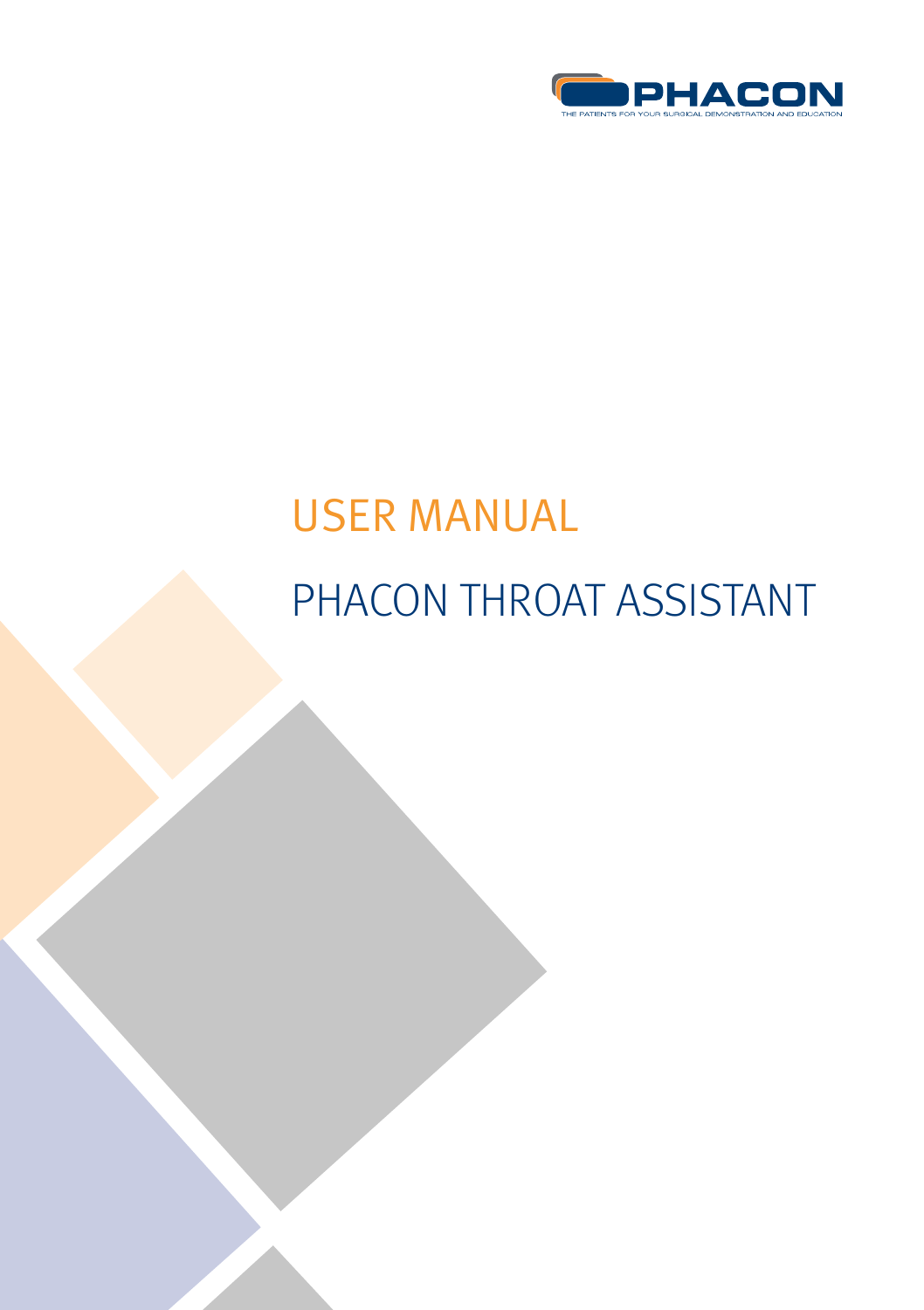

## THROAT ASSISTANT COMPONENTS

B







## A Tripod

**B PHACON Throat Assistant Head** 

C PHACON Sinus Patient "Meyer"

D PHACON Throat Patient "Peters"

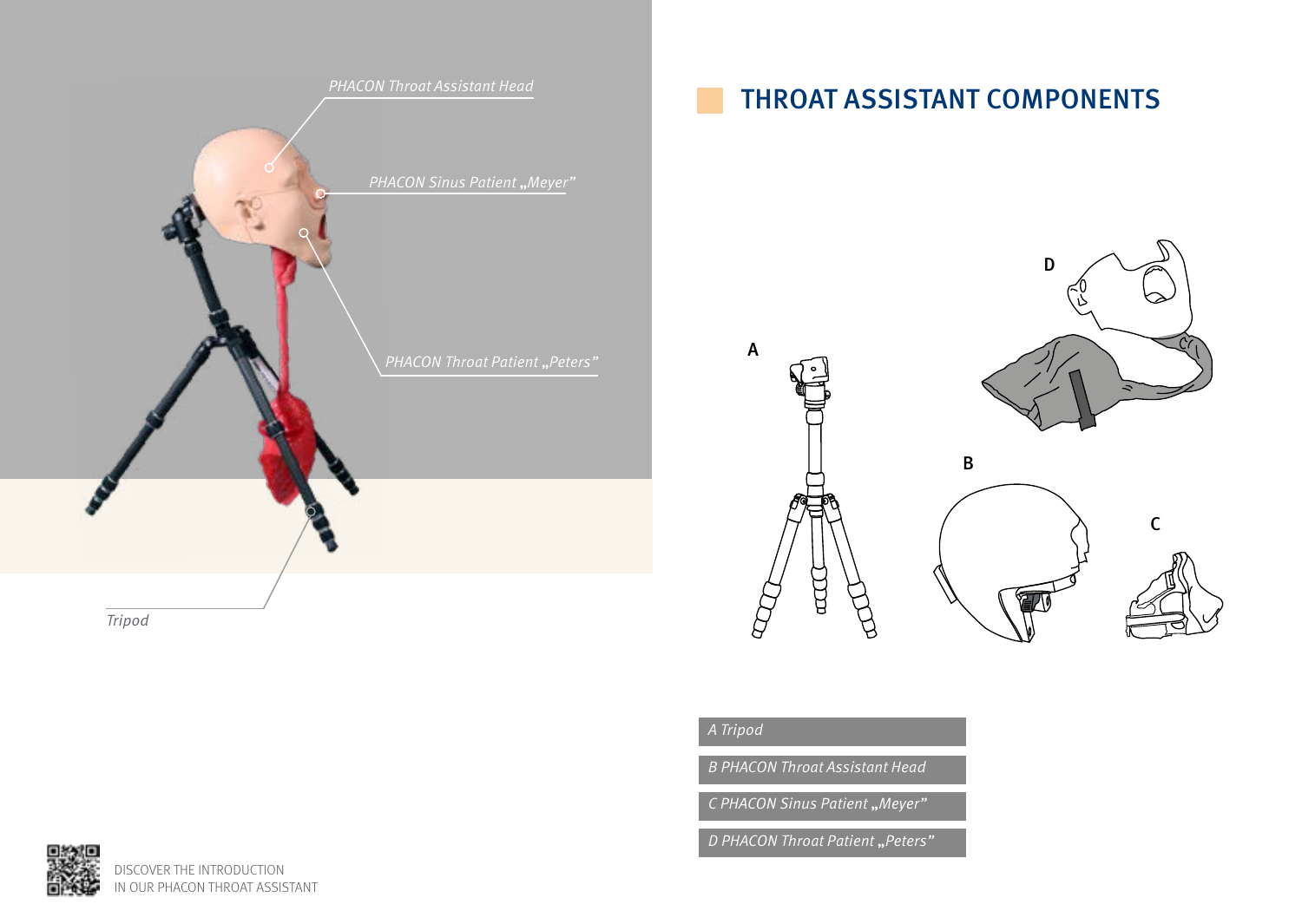## INSTRUCTIONS

#### INTENDED USE

The PHACON Throat Assistant is intended to be used by healthcare professionals for education and training purposes only. The assistant allows surgical residents and other healthcare professionals to use actual surgical instruments on three dimensional (3-D) anatomical models.

If you are not sure whether parts are damaged or faulty, or if you have any questions regarding the use, please contact PHACON Support (Phone: +49 (0)341 47 83 97 32 or support@phacon.de) in immediately.

USER SAFETY

**!** WARNINGS:

• Only trained and experienced healthcare professionals should use this equipment. Before using any system component, or any component compatible with this assistant, read and understand the instructions. Become familiar with the assistant components prior to use. • Upon initial receipt and before each use, operate the equipment and inspect each component for damage. DO NOT use any component if damage is apparent. See the care / cleaning instructions section.

NOTE: If you need more information: Phone: +49 (0) 341 47 83 97 32 Mail: support@phacon.de

#### **!** OTHER GENERAL WARNINGS Always use your surgical instruments according to the intended use of the manufacturer.

#### Cases and packaging WARNINGS:

The suitcase and the packaging foils are not toys and not suitable for children. There is a risk of suffocation! The packaging material is not suitable for eating. Packaging waste is not to be disposed of via normal household waste. Please think about your environment. Please do not use any liquid food or drink during use.

#### **Tripod:**

Set up the tripod using the instructions in the carrying bag.

#### **Attention:**

To ensure that the tripod has a firm stand, turn the stand legs together firmly.

#### **TIP**

Position the two front tripod legs parallel to each other and the rear tripod leg in the middle to ensure that the model stands securely and to avoid tipping. Ideally, the stomach should lie between the front tripod legs (see example picture).



**Attaching the head to the tripod 1.** Turn the locking lever on the mounting plate base of the stand to the left. Slide in the plate of the head.

Close the locking lever of the mounting

plate to the right.



#### 1. Locking lever

Release to attach the head.

#### 2. Mounting plate base

Slide the head plate into the base for fastening.

#### 3. Ball head angle knob

For adjusting the head position. Tighten to lock the head.

#### 4. Panning tension knob

Loosen it to allow the tripod head to rotate 360°.

#### 5. Head plate

The mounting plate is located at the back of the Throat Assistant Head.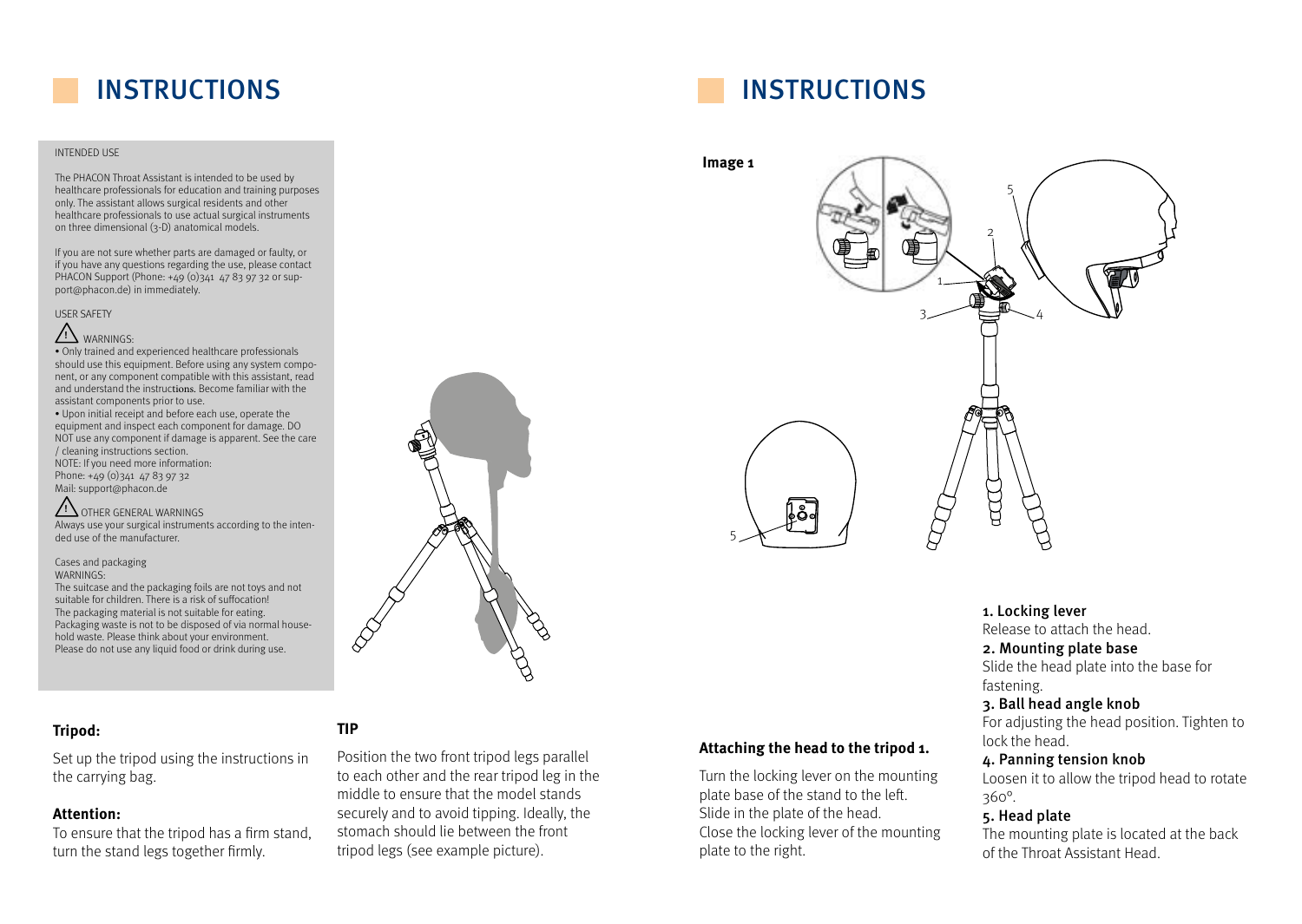## INSTRUCTIONS

#### Position 1







#### Sinus Patient "Meyer" **Insert in the head model**

Remove the PHACON Sinus Patient "Meyer" carefully from the protective foil. Make sure that the PHACON Throat Assistant Head is attached to the tripod. Move the locking lever to position 2. Guide the PHACON Sinus Patient "Meyer" into the slide-in rails provided for this purpose on the PHACON Throat Assistant Head until it engages.

The locking lever automatically returns to position 1 during this step.

### 1. Locking lever

Move to position 2 for attaching and removing the patient. To fix the patient back in position 1.

#### 2. Locking button

Holds the position of the lever. So that the patient can be inserted.

#### 3. Rails

The patient's splint is inserted into the appropriate splint holder of the head.

## 4. Slide-in rail

The patient's splint is pushed in here until it clicks into place.

## 5. Unlocking pin

The pin actuates the locking button.

# INSTRUCTIONS



### Throat Patient "Peters" **Insert in the head model**

Remove the PHACON Sinus Patient "Peters" carefully from the protective foil. Make sure that the PHACON Throat Assistant Head is attached to the stativ. Guide the PHACON Sinus Patient "Peters" into the slide-in rails provided for this purpose on the PHACON Throat Assistant Head until it snaps in.

#### 1. Slide-in rail

The patient's splint is pushed in here until it snaps into place.

### 2. Splints

The patient's splint is inserted into the appropriate splint holder of the head.

#### 3. Positioning holes

The positioning cones of the head are inserted here.

## 4. Positioning cone

For holding the patient on the head.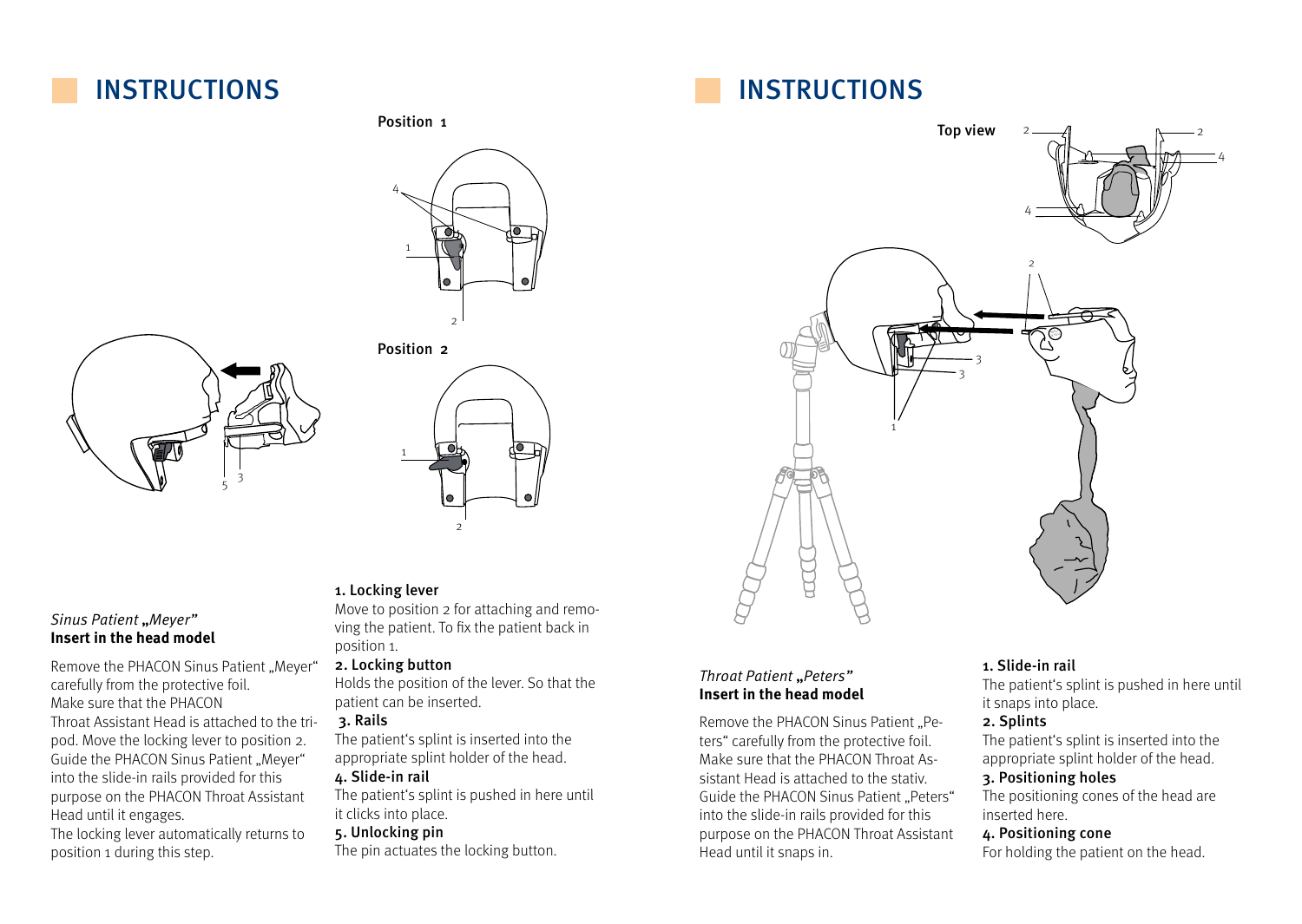## INSTRUCTIONS

# THROAT ASSISTANT FUNCTION



## **Pressure points:**

For the functions of the Throat Assistant you have to consider the following points:

1. the swallowing movement of the epiglottis 2. the vocal fold movement



### **Epiglottis:**

**1.** To close the epiglottis, press point 1 carefully together from both sides with your thumb and index finger.





View from inside View from inside **Epiglottis open Epiglottis closed**

### **Vocal folds:**

**2.** To open and close the vocal folds, squeeze the model at point 2 with thumb, index and middle finger from both sides.



View from inside View from inside **Vocal folds closed Vocal folds open**



# 1  $\overrightarrow{p}$  $\mathbf{r}$

#### 1. Press & pull button

To release the patient from the head, the Press & Pull buttons are located on both sides in front of the ears.

### Throat Patient "Peters" **Removal from the head model**

Make sure that the PHACON Throat Assistant Head is attached to the tripod. Position both thumbs on the right and left side of the eyes of the head model (see example picture).

Position both index fingers on the right and left "Press- & Pull" - button. The remaining fingers hold the lower jaw firmly. Press the "Press & Pull" buttons carefully and pull the patient "Peters" towards you.



**2.**

**2.**

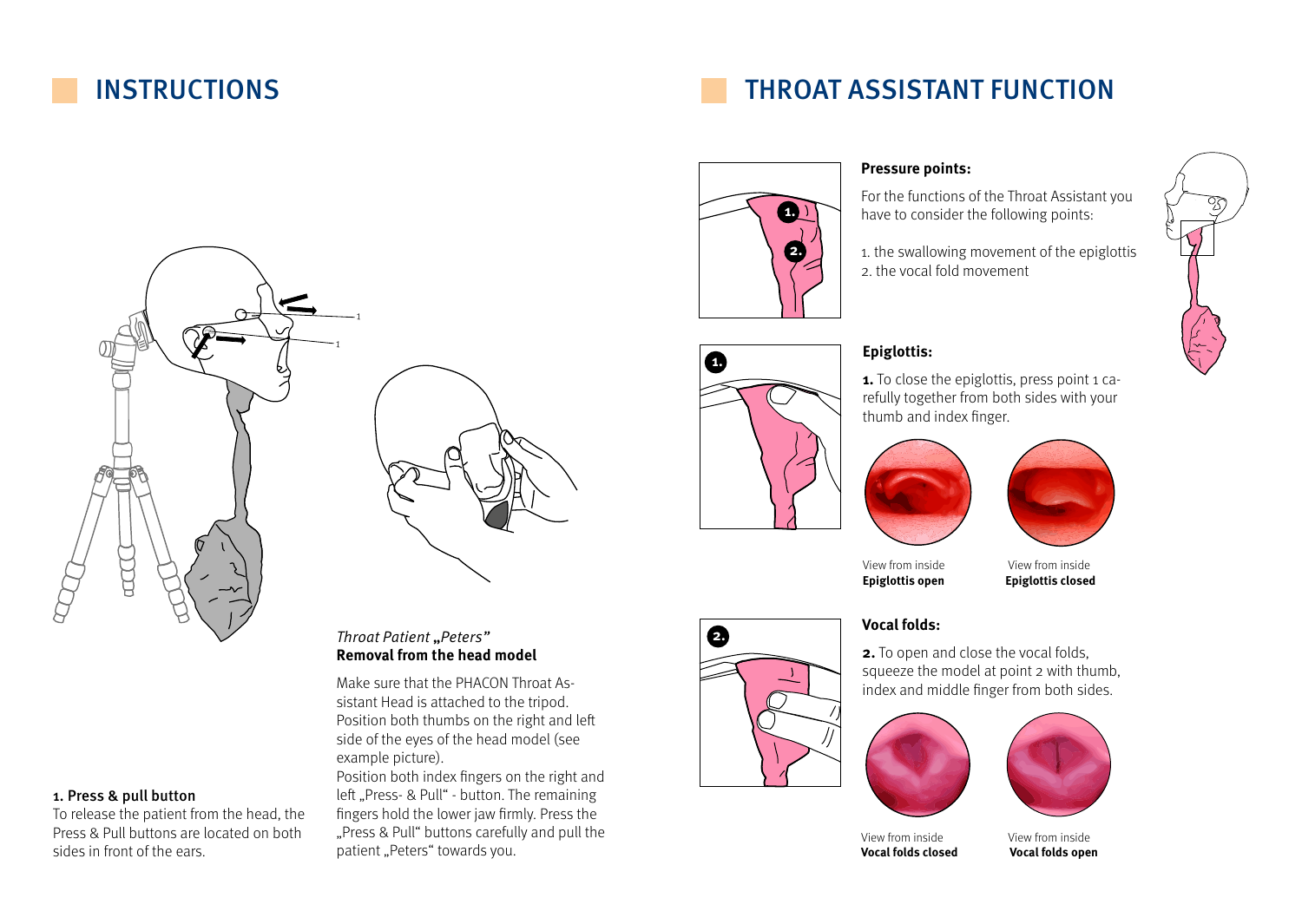## PACKING INSTRUCTIONS

PHACON THROAT ASSISTANT - TRANSPORT CASE

# CARE / CLEANING INSTRUCTIONS

PHACON THROAT ASSISTANT

**1.** First place the brochure in the recess

**2.** Remove the patient "Peters" and the patient "Meyer" from the head model and set them aside. Now pack the head model with the supplied zip-protection bag and put the head into the transport case as shown in the picture, so that the missing lower jaw leaves room to accommodate the tripod (in its transport bag).

**3.** Carefully pack the patient "Meyer" in the zip protection bag and position it on the left side above the tripod in the transport case.

**4.** Now carefully fold the stomach of patient "Peters" and pack it in the zip-protective bag as well. Now position the model in the middle with the stomach down between patient ..Mever" and the head model so that the jaw with the mouth opening faces the patient "Meyer". The head lies with the forehead between the two ears of patient "Peters". The head lies with the forehead between the two ears of patient "Peters"

**5.** Finally, place the foam to protect the contents on the models so that the recess shows the head model. Close the case carefully and lock it.



1.

2.

3.

4.









#### Recommended cleaning agents:

- NIGRIN 72241 HyBrid Silicone lubricant spray

- Microfibre cloth (lint-free)



1. protect the area which is not to be cleaned (tripod and head model) or remove the PHACON patient "Peters" before the cleaning process.

2. spray the model carefully with the cleaning agent and let it act for a short time. External: Clean the model carefully with a microfibre cloth (absolutely lint-free!) by dabbing and stroking movements. 4. internally: Place a collecting container, ideally lined with paper towels, under an open stomach so that the liquid can be collected. Spray the silicone spray once in the nose and once in the mouth opening for about 15-20 seconds at a time in order to completely "rinse" the model and to remove any dirt completely.



#### **TIP!**

In order to make the model durable, please store it in the OVP (zip bag) supplied when not in use to protect it from external influences/dust.

The regular use of the silicone spray for maintenance will protect the model from Porosity. Please do not clean the model with tap water, as this will damage the can influence bone-like material on the sinus model. If you have any questions, please do not hesitate to contact us at: support@phacon.de